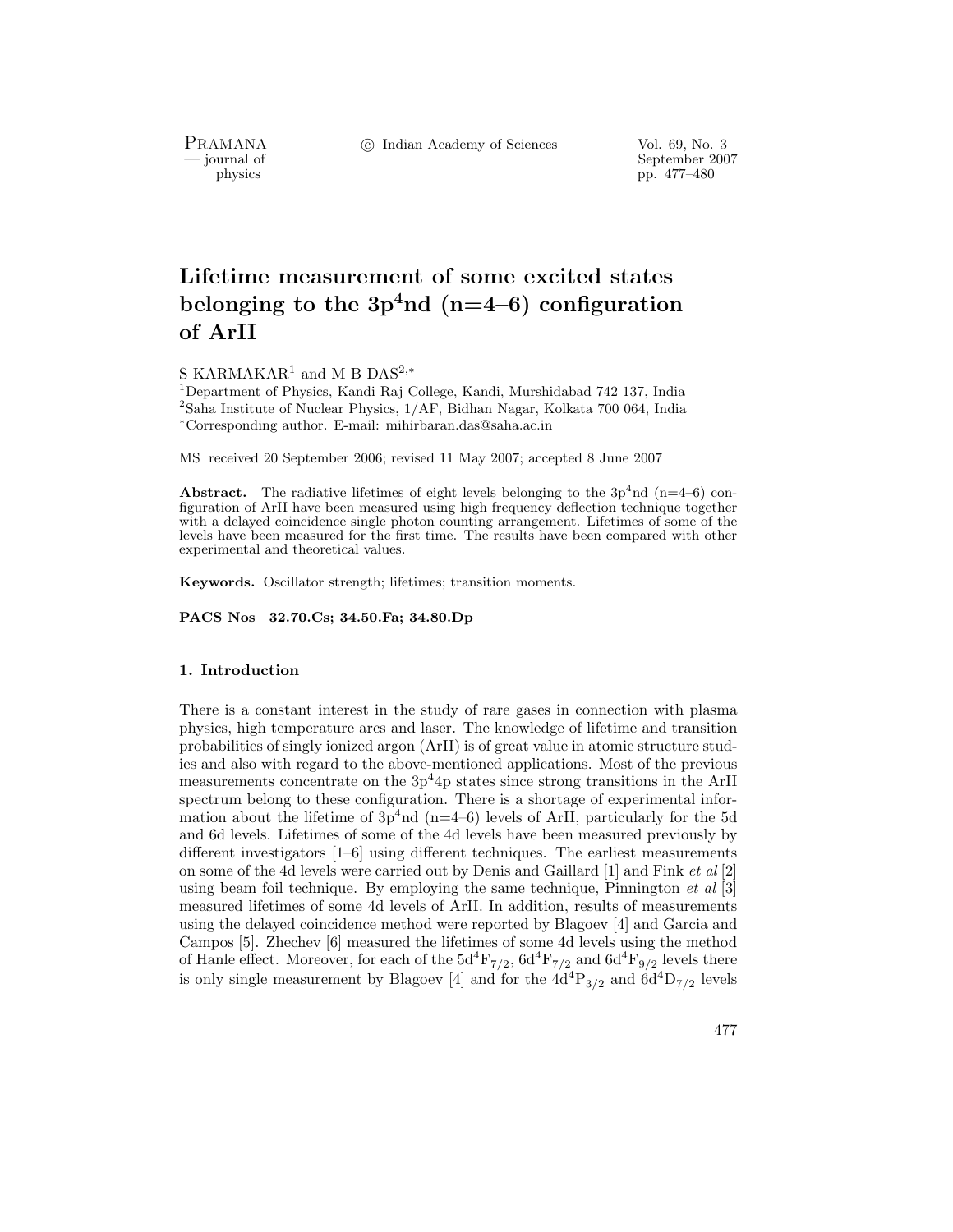## *S Karmakar and M B Das*

|                                                                               |                  | Experimental values                                                                                             |                                                                   |                                                                                                            |                              |                              | Theoretical values                             |            |
|-------------------------------------------------------------------------------|------------------|-----------------------------------------------------------------------------------------------------------------|-------------------------------------------------------------------|------------------------------------------------------------------------------------------------------------|------------------------------|------------------------------|------------------------------------------------|------------|
| Level                                                                         | Line<br>(A)      | Present<br>value                                                                                                | Garcia and<br>Campos $[5]$                                        | Blagoev<br>[4]                                                                                             | Zhechev<br>$\lceil 6 \rceil$ | $\left\lceil 2 \right\rceil$ | Fink Rudco and Garcia and<br>$\text{Tang}$ [7] | Campos [5] |
| $4d^{4}P_{3/2}$<br>$4d^{4}P_{5/2}$<br>$4d^4D_{3/2}$ 3535.3<br>$5d^{4}F_{7/2}$ | 3249.8<br>3868.5 | $3.4 \pm 0.2$<br>$3.6 \pm 0.2$<br>$4.3 \pm 0.3$<br>3637.0 $5.8 \pm 0.4$<br>$6d^{4}D_{7/2}$ 5281.6 7.2 $\pm$ 0.5 | $3.3 \pm 0.2$<br>$4d^4D_{5/2}$ 3476.7 $4.1 \pm 0.3$ 3.2 $\pm 0.2$ | $3.9 \pm 0.4$ 4.3 $\pm$ 0.7<br>$4.7 \pm 0.6$ $4.8 \pm 0.7$<br>$4.6 \pm 0.6$ $4.8 \pm 0.6$<br>$6.6 \pm 0.6$ |                              | 4.4<br>4.2                   | 2.48<br>2.50<br>2.51                           | 3.3<br>3.3 |
|                                                                               |                  | $6d^{4}F_{7/2}$ 5407.3 13.1 $\pm$ 0.7<br>$6d^{4}F_{9/2}$ 5397.5 14.8 ± 0.7                                      |                                                                   | $14.4 \pm 1.4$<br>$15.7 \pm 1.2$                                                                           |                              |                              |                                                |            |

**Table 1.** Lifetime of  $3p^4$ nd (n=4–6) states of ArII (data in ns).

no experimental results have been published to our knowledge until now. There are theoretical data for some 4d levels by Rudco and Tang [7] and Garcia and Campos [5]. However, there are disagreements among the reported lifetime values. This situation points to the need for further experimental investigations. The results obtained in the present work have been compared with values obtained by previous workers.

#### **2. Experimental method**

The present work employed the high frequency deflection (HFD) technique together with a delayed coincidence single photon counting arrangement. Details concerning the experimental set-up were reported previously [8,9]. A pulsed beam of high energy electrons (4 keV) was used to excite the atoms to the levels of interest, the DC beam current being 2 mA. The duration of each beam-pulse was about 1.8 ns. To select the spectral lines of interest, a Minuteman 0.5 m monochromator (Model 305) with gratings having 1200 grooves/mm blazed at 3000 Å and 5000 Å was used at a resolution of 0.7 Å. The photons were detected with a cooled Philips  $XP2020Q$ photomultiplier tube. The tables of Striganov and Sventitskii [10] and Norlen [11] were used to identify the measured transitions. The coincidence resolving time (FWHM) of the whole system was 2.4 ns. The time delay in the coincidence set-up was adjusted to 0.3 ns per channel. The measurements were carried out at a few gas pressures ranging from 0.4 to 4 mTorr and no significant change of any of the measured lifetimes with pressure was observed within the experimental error. The decay curves were analysed by a least square fit to the experimental data convoluted with the known instrumental response function [12].

# **3. Results and discussion**

Our results for the lifetime measurement of some ArII levels are presented in table 1 which also shows the experimental and theoretical values obtained by other investigators. The lifetime values are the weighted average of three independent

478 *Pramana – J. Phys.,* **Vol. 69, No. 3, September 2007**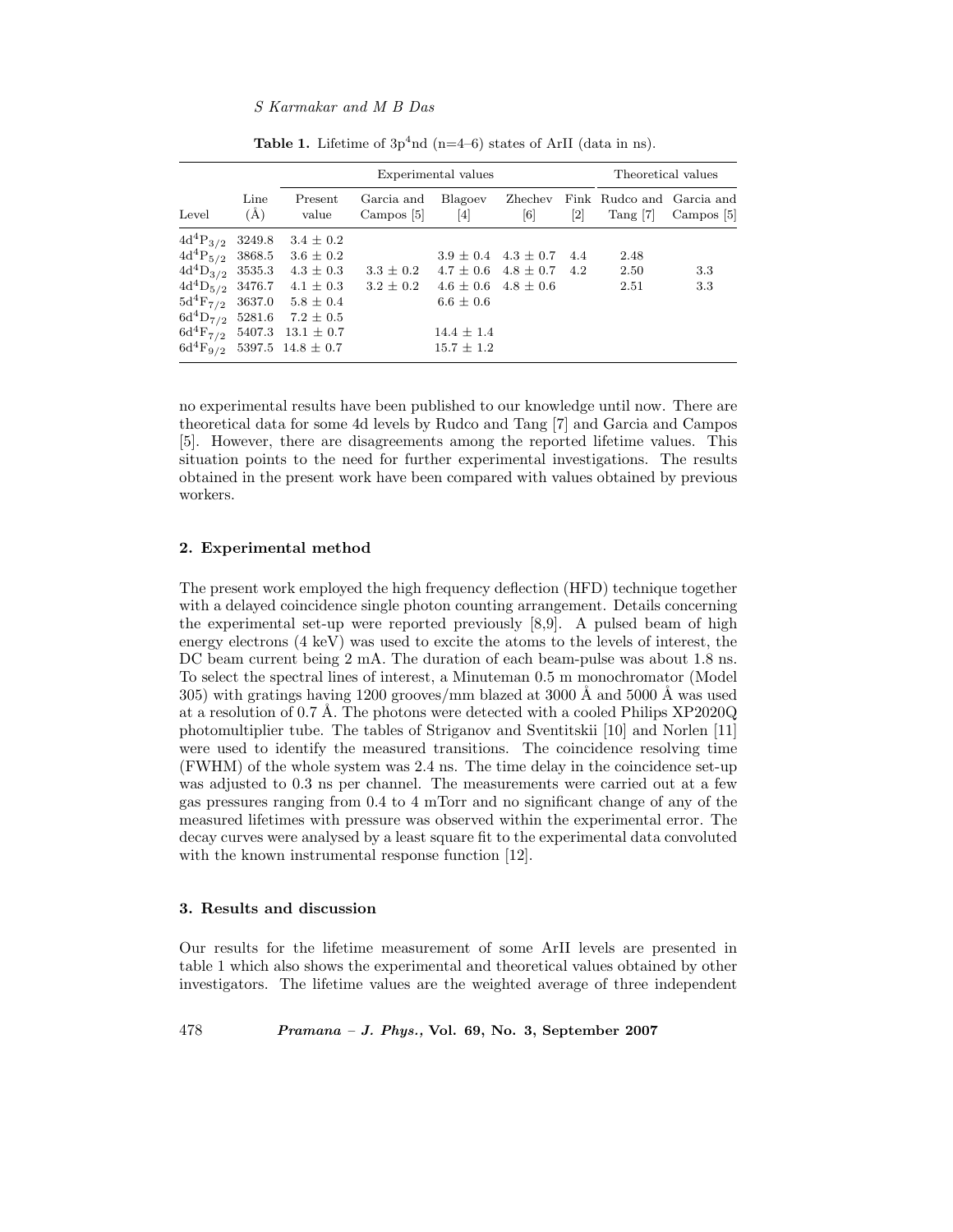*Lifetime measurement of some excited states of ArII*



**Figure 1.** The decay curve of the  $4d<sup>4</sup>D<sub>5/2</sub>$  level (gas pressure  $5 \times 10^{-4}$  Torr).

measurements for each level. The errors quoted include the statistical and systematic errors. In order to investigate the effect of cascades in our experiments, an excitation spectrum (intensity vs. wavelength scan) has been recorded between 2000 and 9000 Å by using the monochromator at a resolution of 0.7 Å, keeping the beam energy and current at values mentioned earlier. All these lines recorded in this spectrum were found in the list of classified lines of Striganov and Sventitskii [10] and Norlen [11] for ArII. However, their list contains many more lines than those observed in the present experiment. The spectrum was found to contain no line that appears due to repopulation from a higher level to any of the levels under investigation. It was not possible to examine the other cascading levels that decay by emitting photons having wavelengths less than 2000  $\AA$  and higher than 9000  $\AA$  in this way because of the limited spectral range of the PMT. But it is seen from the work of Massey [13] that for excitation with electrons having energies well above the threshold, the higher levels are expected to be excited with relatively less probability as compared to the lower ones. On this count also it seems that, in the present case where the excitation energy is 4 keV, the high lying levels do not have any significant cascade feeding to the levels under study. All the decay curves were analysed for single as well as multi-exponential components. In the present work each of the decay curve was found to be best fitted to a single exponential. A typical decay curve for the  $4d<sup>4</sup>D<sub>5/2</sub>$  level of ArII, measured at 3476.7 Å, is shown in figure 1.

Comparing the results of these experiments with previous data, it seems that in general, within experimental errors, there is good agreement with the data of Blagoev [4] and Zhechev [6]. The lifetime values obtained by Garcia and Campos [5] through the same delayed coincidence technique are systematically smaller than our values. The beam foil work of Fink *et al* [2] had numerous cascades and blends which made them unable to give separate lifetime values for different fine structure components. They estimated the uncertainty to be 30%. Theoretical works on the lifetimes of nd  $(n=4-6)$  levels of ArII are very few. The theoretical work of Rudco and Tang [7] is a modified version of the method used by Statz

*Pramana – J. Phys.,* **Vol. 69, No. 3, September 2007** 479